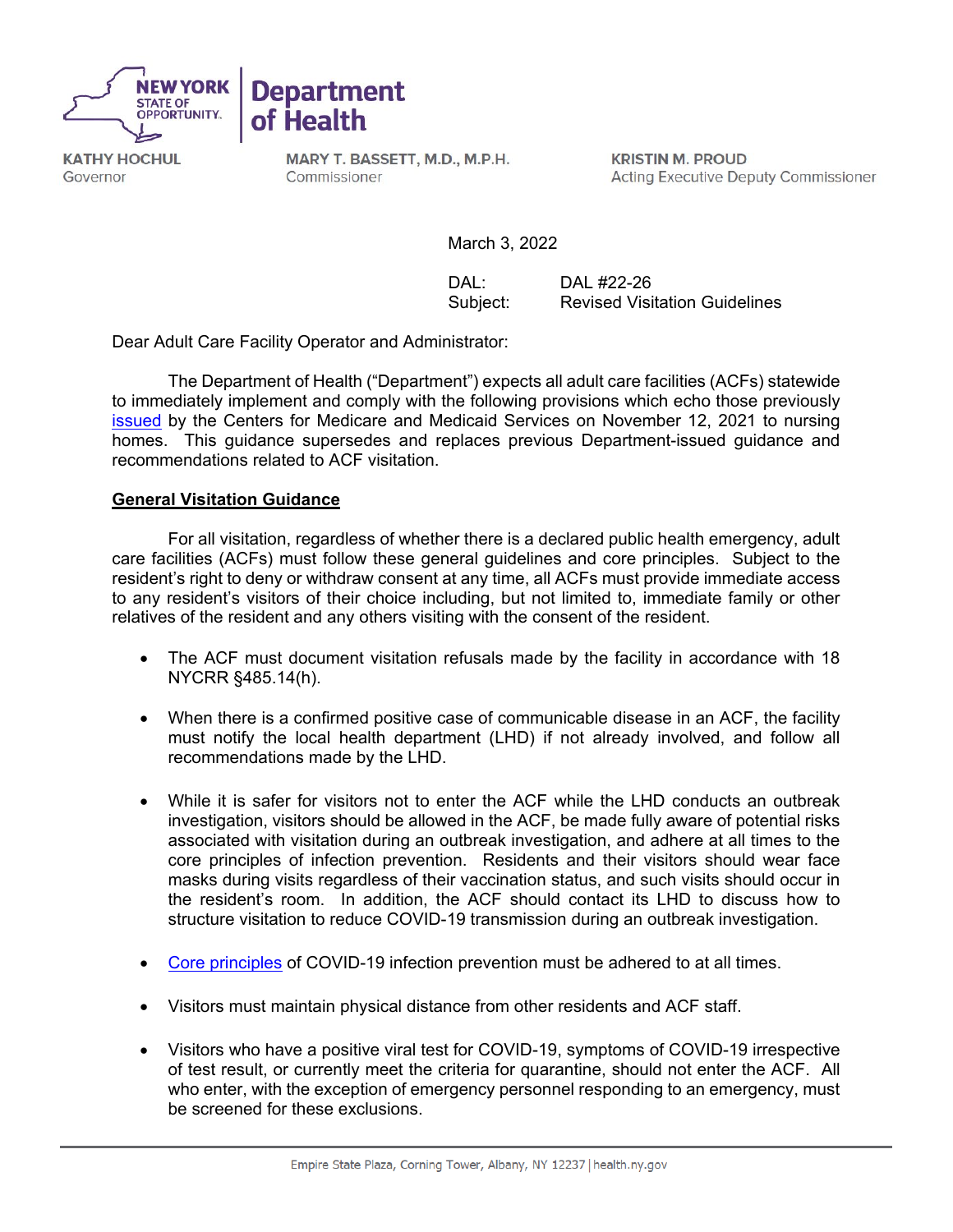- ACFs may not limit the number of visitors a resident can have at any one time, nor the frequency or length of visits for residents, or require advance scheduling of visits. However, the ACF must ensure physical distancing can be maintained and, to the extent possible, facilities should avoid large gatherings during which a large congregation of individuals in the same space cannot maintain physical distancing.
- Compassionate care visitors must be allowed at all times.
- If a resident's roommate is unvaccinated or immunocompromised (irrespective of vaccination status) then visits should not be permitted in the resident's room, if possible. Instead, if the immunocompromised resident or roommate is unable to leave the room, then the ACF should enable in-room visitation while adhering to the core principles of infection prevention.
- All residents and visitors should wear face coverings or masks and physically distance, particularly if either is at increased risk for severe disease or are unvaccinated.
- Visitors should wear face masks when around other residents or healthcare personnel, regardless of vaccination status.
- While not recommended, residents who are on transmission-based precautions or quarantine can receive visitors. Such visits should occur in the resident's room and the resident must wear a well-fitting facemask (if tolerated). Before visiting such residents, visitors must be made aware of the potential risks of visiting and the precautions necessary to visit the resident. Visitors must adhere to the core principles of infection prevention. Facilities may offer well-fitting facemasks and other forms of personal protective equipment (PPE) if available, but facilities are not required to provide PPE to visitors.
- Unvaccinated residents may choose to have physical touch based on preferences and needs. In such instances, the facility must advise the resident and their visitor of the risks of such contact prior to the visit.
- ACFs may ask a visitor about their vaccination status however, visitors are not required to be tested or vaccinated or show proof of such as a condition of visitation. If the visitor declines to disclose vaccination status, the visitor should wear a face mask at all times. This applies to representatives of the Office of the State Long-Term Care Ombudsman, peer bridgers, housing contractors, care managers and other similar providers (collectively, "Settlement Providers"), and protection and advocacy representatives.
	- $\circ$  If a provider referenced in the preceding paragraph is planning to visit a resident who is either on transmission-based precautions or quarantine, or an unvaccinated resident, the surveyor or provider must be made aware of the potential risks and the visit should take place within the resident's room.
	- $\circ$  If the resident or provider requests alternative communication in lieu of an inperson visit, the facility must facilitate such communication. This may include a phone or technology-based platform.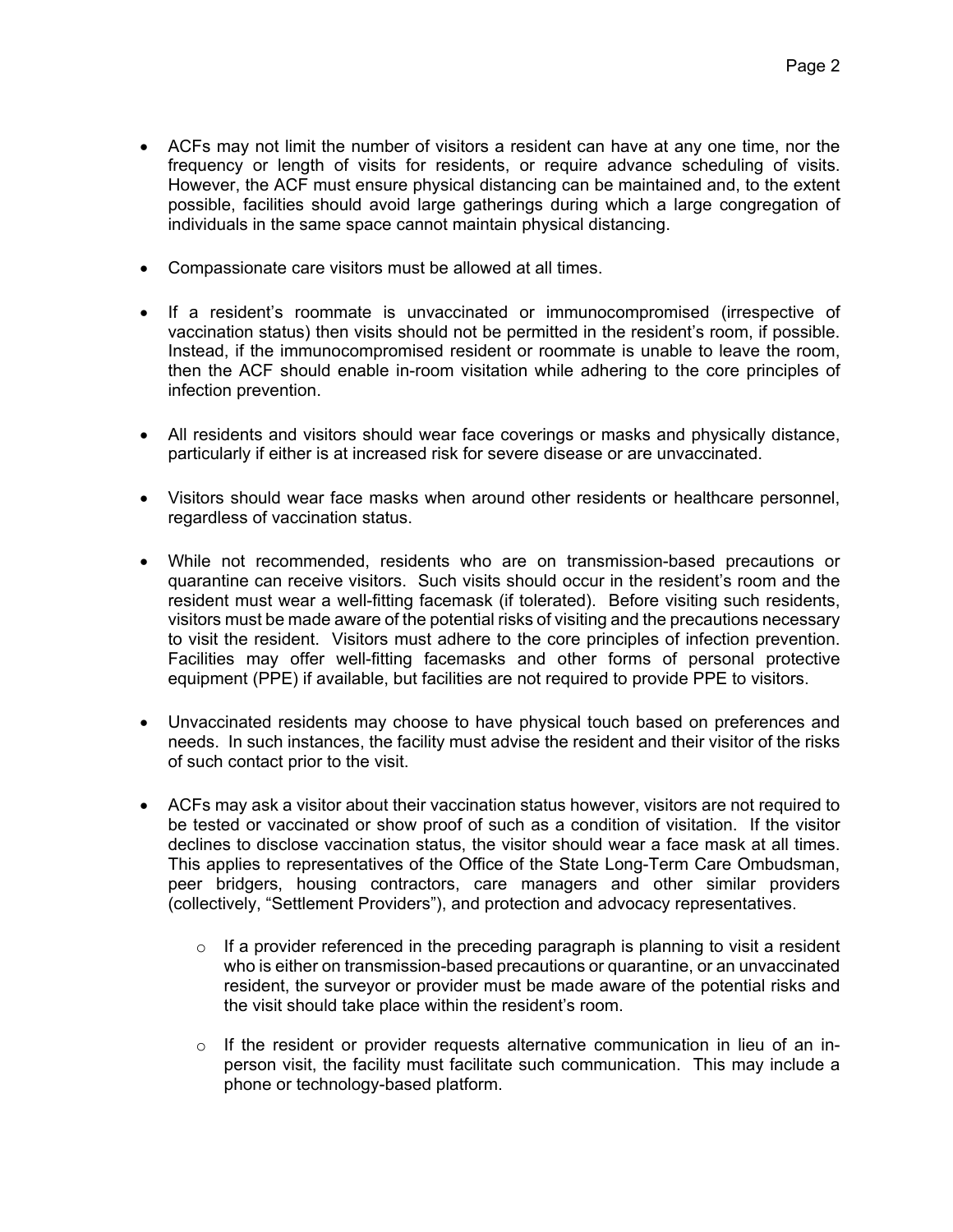- All healthcare workers must be permitted to come to the ACF unless they are subject to a work exclusion or are symptomatic for COVID-19.
- Nothing herein absolves the ACF of its responsibility to perform regulatorily-required supervision services and to ensure that resident and family communication is ongoing. Based on residents' needs and consistent with the ACF's staffing and physical plant, visitation can be accommodated in a variety of means including in resident rooms, dedicated visitation spaces, and outdoors (weather permitting); and should always be person-centered with consideration of the individual residents' physical, mental, and psychosocial well-being, and support their individual quality of life.

## Visitation by State Representatives and Settlement Providers

Consistent with 18 NYCRR §§485.14 and 485.18, an ACF shall not restrict visitation absent reasonable cause such would directly endanger the safety of residents. Accordingly, an ACF **must** facilitate in-person visitation consistent with the applicable regulations and within the parameters of this guidance. Failure to facilitate visitation without adequate cause will result in an investigation and possible enforcement action.

## **Outings, Communal Activities and Dining**

Effective July 8, 2021, ACFs may have restarted communal activities including, but not limited to a program of activities under 18 NYCRR §§487.7(h) or 488.7(f), dining and resident council meetings; provided, however, that before resuming such activities, the facility must first develop comprehensive policies and procedures for monitoring such communal activities to ensure adherence to the Core Principles of infection control as well as regulatory supervision requirements. These policies must be consistent with then-current CDC recommendations for assisted living or, where no such guidance exists, with guidance for similar congregate settings.

- ACFs must permit residents to leave the facility as they choose. The ACF staff must remind the resident and anyone accompanying the resident to follow all recommended infection prevention practices including wearing a face mask, maintaining physical distance, and practicing hand hygiene.
- Each ACF is required to have appropriate policies and procedures in place that respect each residents' rights and address infection control and prevention when residents leave the facility for outings.
	- $\circ$  If the resident (or family member or other individual associated with the resident) reports a possible close contact to an individual with COVID-19 while outside the ACF, and the resident is unvaccinated or not fully vaccinated, the resident should be placed in quarantine and the LHD contacted. If the resident becomes symptomatic for COVID-19, the resident should be placed on transmission-based precautions regardless of vaccination status.
	- $\circ$  Residents who leave the ACF for 24 hours or more should be managed as a new admission or readmission and follow applicable recommendations in the Centers for Disease Control's [Interim Infection Prevention and Control Recommendations](https://www.cdc.gov/coronavirus/2019-ncov/hcp/long-term-care.html#:%7E:text=Residents%20with%20suspected%20or%20confirmed,)%2C%20gloves%2C%20and%20gown.)  [to Prevent SARS-CoV-2 Spread in Nursing Homes:](https://www.cdc.gov/coronavirus/2019-ncov/hcp/long-term-care.html#:%7E:text=Residents%20with%20suspected%20or%20confirmed,)%2C%20gloves%2C%20and%20gown.) Create a Plan for Managing New Admissions and Readmissions.